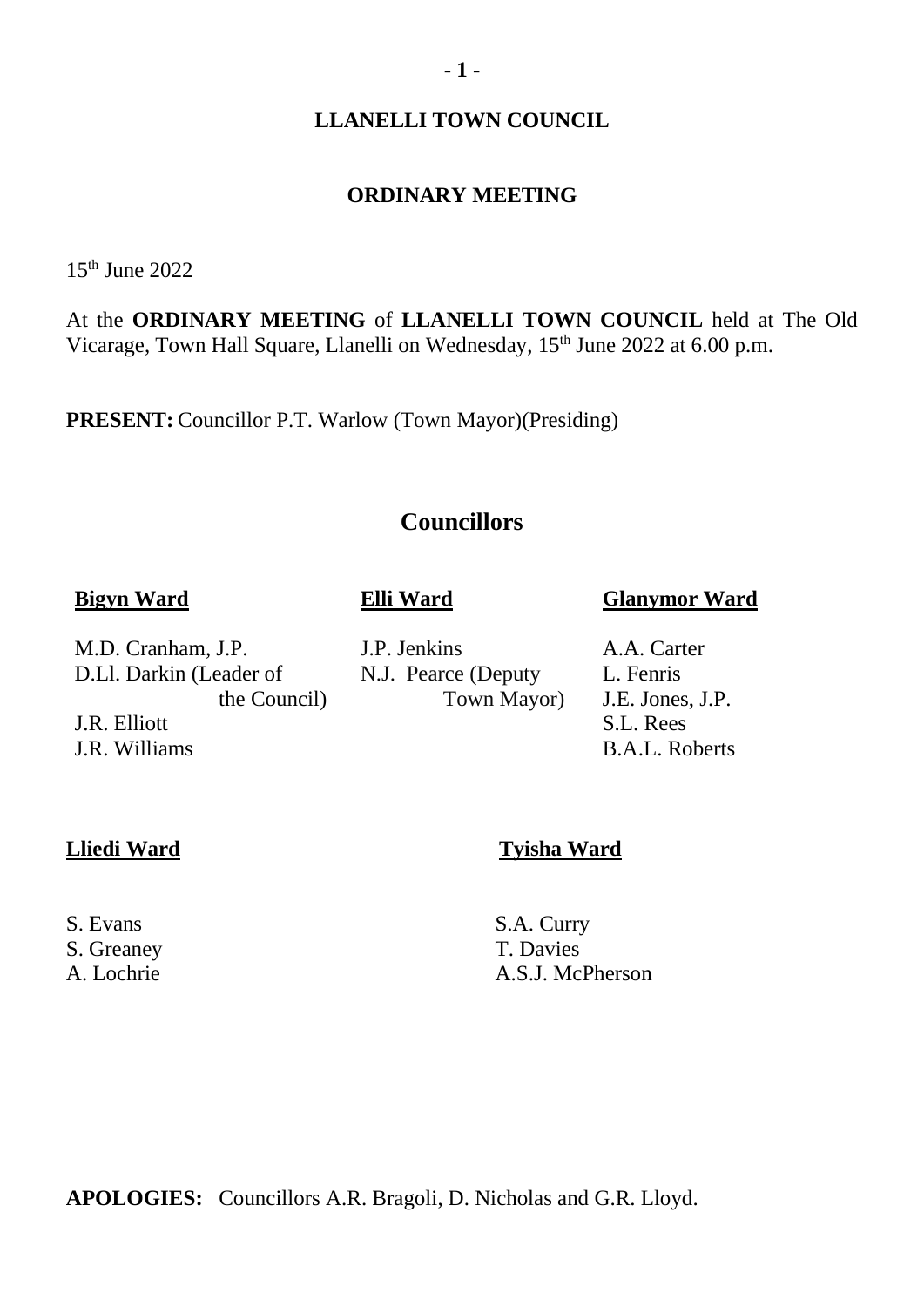## **27. MAYOR'S ANNOUNCEMENTS**

The Town Mayor (Councillor P.T. Warlow) congratulated Chris Spriggs of Havelock Bowls Club for being selected for the Wales Paralympic Bowls Squad which will compete in the Commonwealth Games next month in Birmingham.

Also on behalf of Llanelli Town Council he congratulated Nia Griffiths, M.P. on being appointed a Dame in Her Majesty's The Queen's Birthday Honours List which was noted to be a fitting recognition for all of her hard work on behalf of the people of Llanelli.

On a sad note, the Town Mayor referred to the recent sudden passing of Philip Bennett, OBE, who was also an Honorary Freeman of Llanelli Town in recognition of the honour and esteem in which he was held. Phil had won 29 caps for Wales from 1969 to 1978, played for his beloved Scarlets 413 times and starred for the Lions on two tours, to South Africa in 1974 and as Captain in New Zealand three years later. He was inaugurated into the Rugby Hall of Fame in 2005 and was regarded as on the World's greatest Fly-Halfs.

On behalf of the Council, the Town Mayor extended his sincere condolences to Mr. Bennett's wife Pat and his family on their very sad loss.

Members then stood in silent tribute as a token of respect.

# **28. PUBLIC PARTICIPATION**

Further to Minute No. 8 of the Adjourned Annual meeting held on 19<sup>th</sup> May 2022, the Town Mayor (Councillor P.T. Warlow) noted that no members of the public were in attendance at this meeting.

## **29. PENTRE AWEL**

The Town Mayor welcomed Chris Moore, Director of Corporate Services, Carmarthenshire County Council as the Senior Responsible Officer and Sharon Burford, Project Manager of the Pentre Awel development to the meeting and invited them to give their Presentation on progress with the project to members.

Chris Moore began by thanking the Town Mayor and members of the Council for the invitation to attend the Council meeting and to present details of the Pentre Awel project. The project is part of a city deal project with Llanelli and Carmarthenshire being in the South-West region as part of the Swansea Bay City Deal covering four unitary authorities i.e. Carmarthenshire, Neath Port Talbot, Pembrokeshire, and Swansea.

Chris Moore informed members that he was the Senior Responsible Officer for the project and assured councillors that Carmarthenshire County Council is fully committed to the scheme. The Partners are critical to the project success including academic and health partners that bring the benefit of what is a Health and Wellness project together. He then introduced Sharon Burford to go through the PowerPoint Slideshow.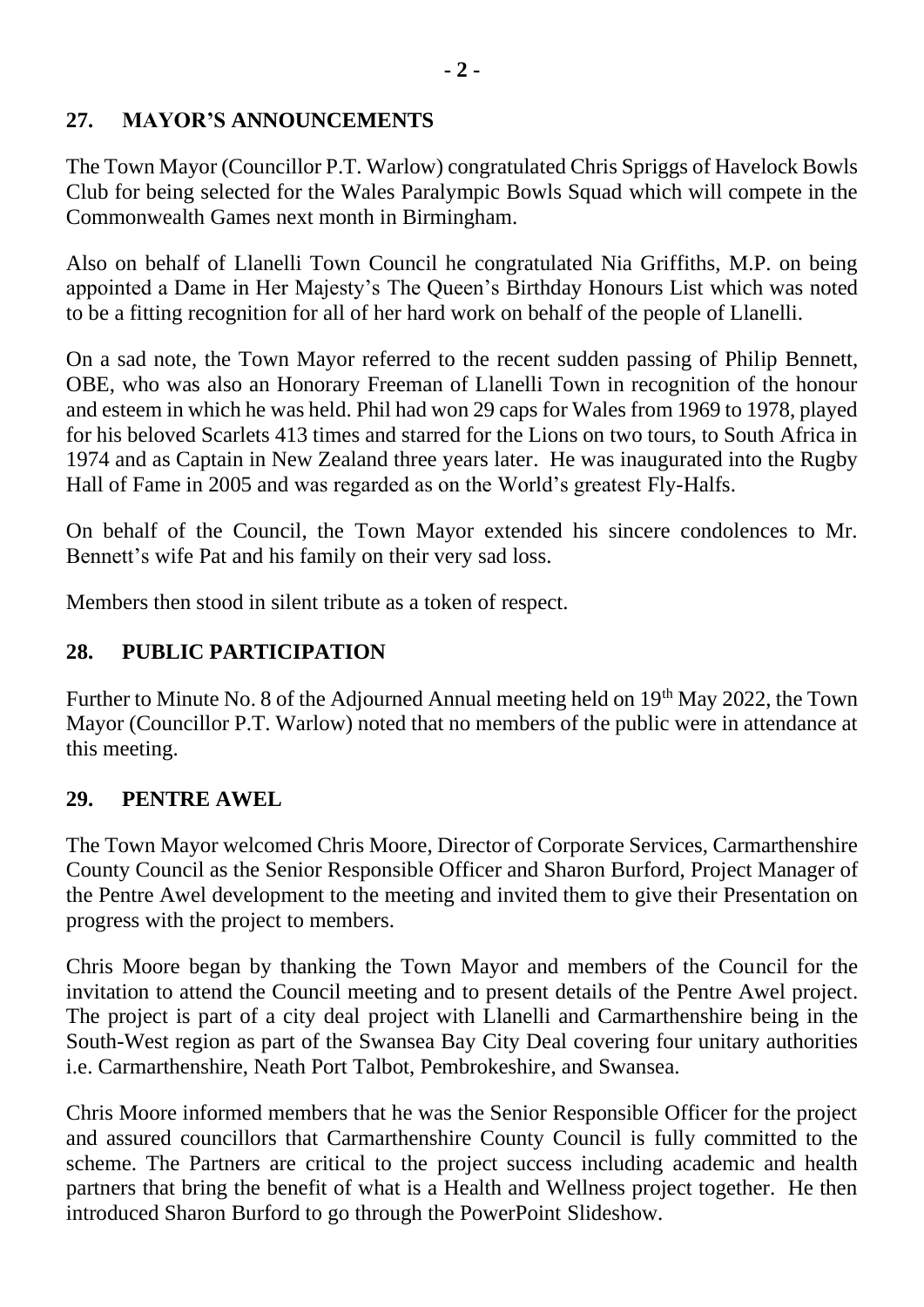Sharon Burford then proceeded by explaining the Four Zones that make up Pentre Awel, the First Zone which was being concentrated on at the moment and is an investment of £87 to £88 million is currently in Preconstruction Phase with the contractor. The intention being that they would be on site this summer, all being well with a two-year build programme.

The Pentre Awel site consists of Four Zones:

The first phase - Zone 1 – Includes a Research Based Business Development; a Clinical Delivery and Research Centre; a Wellbeing Skills Centre. Additionally, Zone 1 includes the Leisure Centre from the Carmarthenshire County Council Capital Programme entailing an 8 x 25m lane swimming pool; learner pool with splash features; sports hall; around 130 station gym; dance, spin and multi-purpose studios; adventure play and £1.3m Hydrotherapy Pool.

Zone 2 – Housing of around 35 units of social and affordable housing. Assisted Living nursing home (100 beds); Residential Rehabilitation (30 beds); Extra care facility (90 beds).

Zone 3 – Assisted Living – Individual apartments for sale/rent. Zone 3 – Business Expansion space for activities.

Zone  $4$  – Hotel – up to 140 bed facility. Zone  $4$  – Housing – of around 35 units of open market housing.

Some work had already commenced to the site with some ecological work having been completed. On the  $4<sup>th</sup>$  July hoardings will start to be erected marking the start of the enabling works which will be the precursor for the scheme which will start around October.

There then followed a question and answer session where members asked about the possible transportation links and the need for these to be in place early in the project development to accommodate the construction workers as well as the finished project. Council was assured that they were currently looking at this as well as ensuring that coastal path links were in place, following which the Town Mayor thanked Chris Moore and Sharon Burford for their very informative presentation and they then both left the meeting.

**RESOLVED** – that the information be noted.

## **30. VERIFICATION AND CONFIRMATION OF MINUTES**

**RESOLVED** – that the following minutes of the Town Council, its committees, and joint committees (prints of which having been previously circulated to members) be taken as read, and the same are hereby verified, received and confirmed respectively: -

| Llanelli Town Council – Annual Meeting                  | $18^{th}$ May 2022  |
|---------------------------------------------------------|---------------------|
| Llanelli Town Council – Annual Adjourned Meeting        | 19th May 2022       |
| Planning, Licensing and Consultation Committee          | 23rd May 2022       |
| <b>Building and Finance Committee</b>                   | 23rd May 2022       |
| <b>Special Llanelli Joint Burial Advisory Committee</b> | $25th$ January 2022 |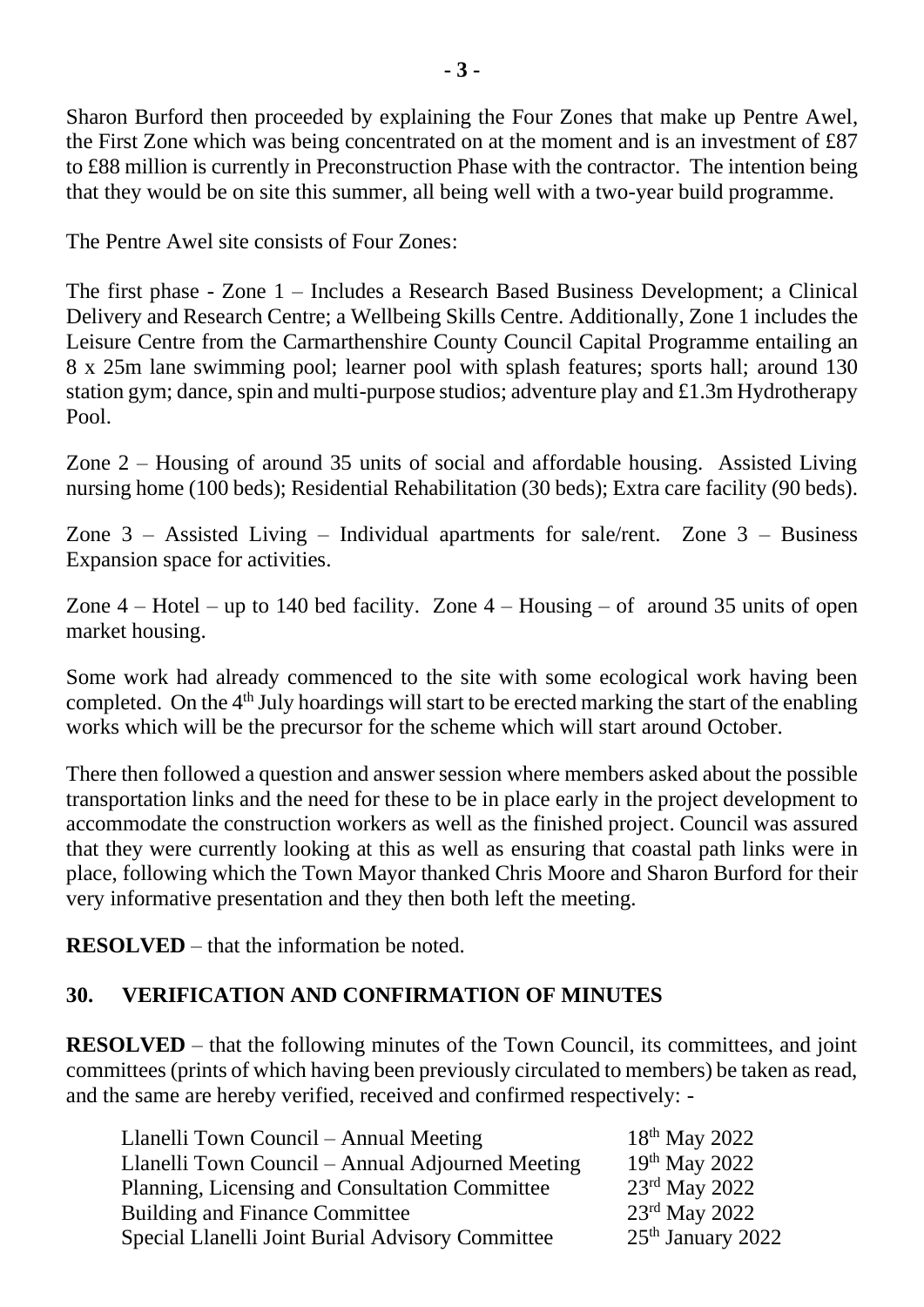#### **31. MATTERS ARISING**

### COST OF LIVING PAYMENT

Further to Minute No. 22 of the Adjourned Annual Town Council meeting held on the  $19<sup>th</sup>$ May 2022, the Town Clerk reported receipt of an email from the Carmarthenshire County Council Cabinet Member for Resources. The email thanked the Council for the motion agreed at its previous meeting and noted the actions being taken by the County Council in ensuring the £150 cost of living scheme payment was provided to residents as soon as possible.

**RESOLVED** – that the information be noted.

## **32. DATA PROTECTION POLICIES**

Further to Minute No. 17 of the Adjourned Annual meeting held on  $19<sup>th</sup>$  May 2022, members received and reviewed the following Town Council Policies:

- (1) Information and Data Protection Policy
- (2) Data Retention Policy
- (3) Freedom of Information Publication Scheme
- (4) Management of Removal Media Policy

**RESOLVED** – that the Data Protection Polices as received by adopted as Council policy.

## **33. PENYFAN COMMUNITY FACILITIES**

Further to Minute No. 67(2) of the Building and Finance Committee meeting held on the 13<sup>th</sup> December 2021, members received a report prepared by the Town Clerk providing an update in relation to progress with the proposal to create a Community Centre and Changing Rooms Facility at Penyfan Park (copies having been previously circulated to members).

The planning application submitted for the proposed building was approved by the County Council on the  $7<sup>th</sup>$  June 2022.

The Town Council can therefore move forward with completion and submission of the second stage large grant application to the National Lottery for funding towards the overall scheme cost.

Members were reminded that the National Lottery scheme requires a great deal of Community involvement in order to be successful in obtaining an award. A Community Facilities Working Group was therefore created to support the project which included representatives of a number of agencies and organisations including: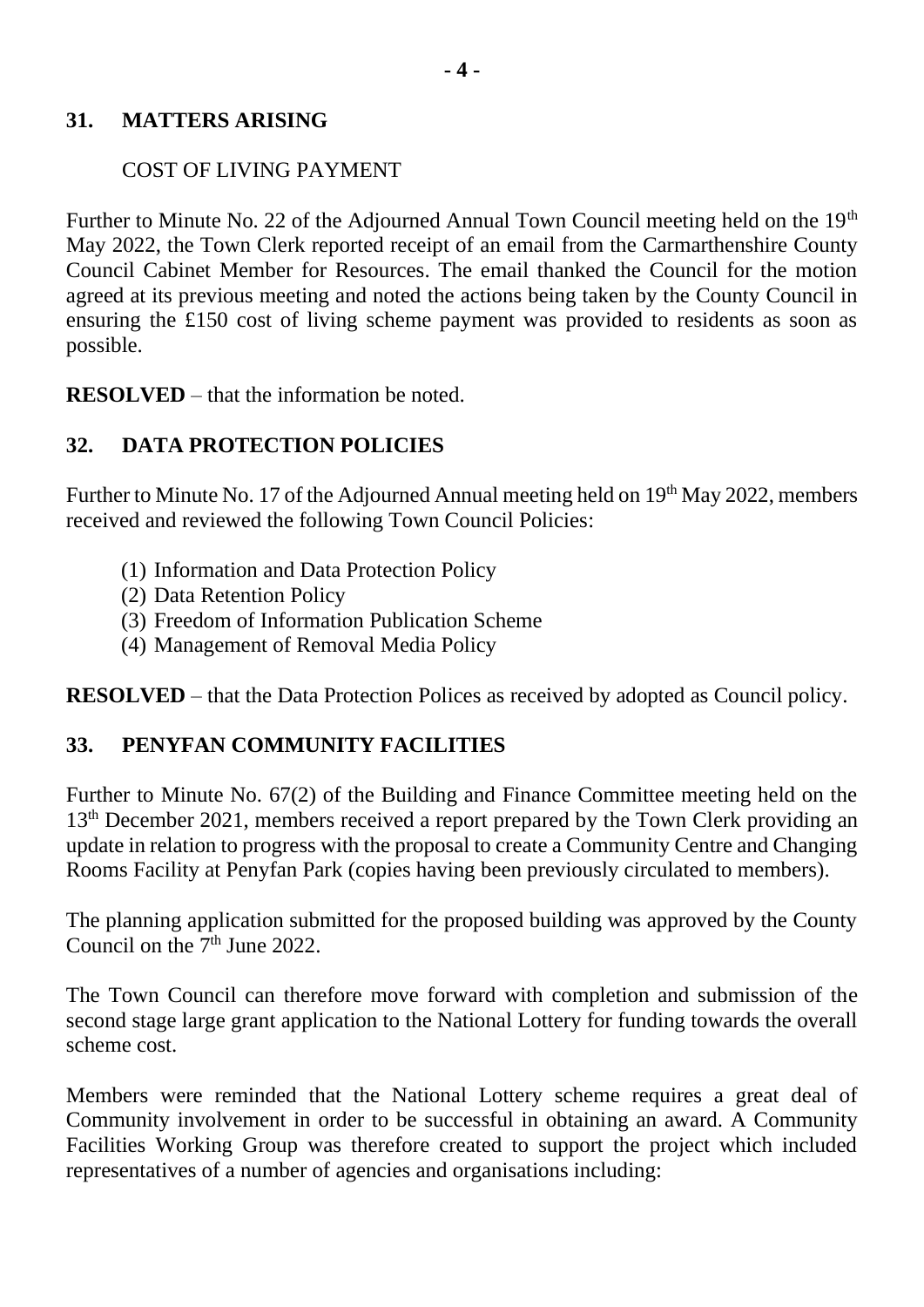- PLTRA
- New Dock Stars RFC
- Llanelli Community Partnership
- Ysgol Coedcae
- Stebonheath School
- Bigyn School
- Mid and West Wales Fire and Rescue
- Carmarthenshire County Council
- Children's Services
- Sport and Leisure
- Housing
- CYCA
- St Paul's Family Centre
- Llanelli Town AFC Community Hub

The Town Council has two members represented on the Penyfan Community Facilities Working Group along with officers. Next steps required were to:

- Nominate two members for the Penyfan Community Facilities Working Group;
- Arrange a meeting of the Working Group to consider the draft second stage grant application;
- Presenting the draft application to the Town Council for final approval;
- Discussions with the Carmarthenshire Community Bureau on further applications to additional funders for the project.

**RESOLVED** – that the report be noted, actions taken approved, and that the two Council nominations were agreed as Cllr P.T Warlow (Town Mayor) and J.R. Williams to attend the Penyfan Community Facilities Working Group.

## **34. COMMUNITY DEVELOPMENT OFFICER'S REPORT**

## (1)COMMUNITY DEVELOPMENT OFFICER'S REPORT

Further to Minute No. 20 of the Adjourned Annual Council meeting held on 19<sup>th</sup> May 2022, consideration was given to the written report of the Community Development Officer (copies having been previously circulated to members). The report dealt with the following:

## (i) UPDATES AND ACTIVITIES

**Community** 

• Four primary schools in Llanelli took part in the Junior Traders project on the 19th May in Llanelli Town Centre. Old Road, Penygaer, Ysgol Penrhos and Stebonheath schools took part. Products sold on the day were crafted and designed by the young people with Old Road and Penygaer winning the best presented stall and most profitable stall on the day. The project was funded by Llanelli Community Partnership through the Connect 2021 project and links in well with the school curriculum and will be delivered again in 2023. The project was a partnership of Llanelli Town Council, Llanelli Community Partnership and Carmarthenshire County Council Market Team with over 200 young people taking part.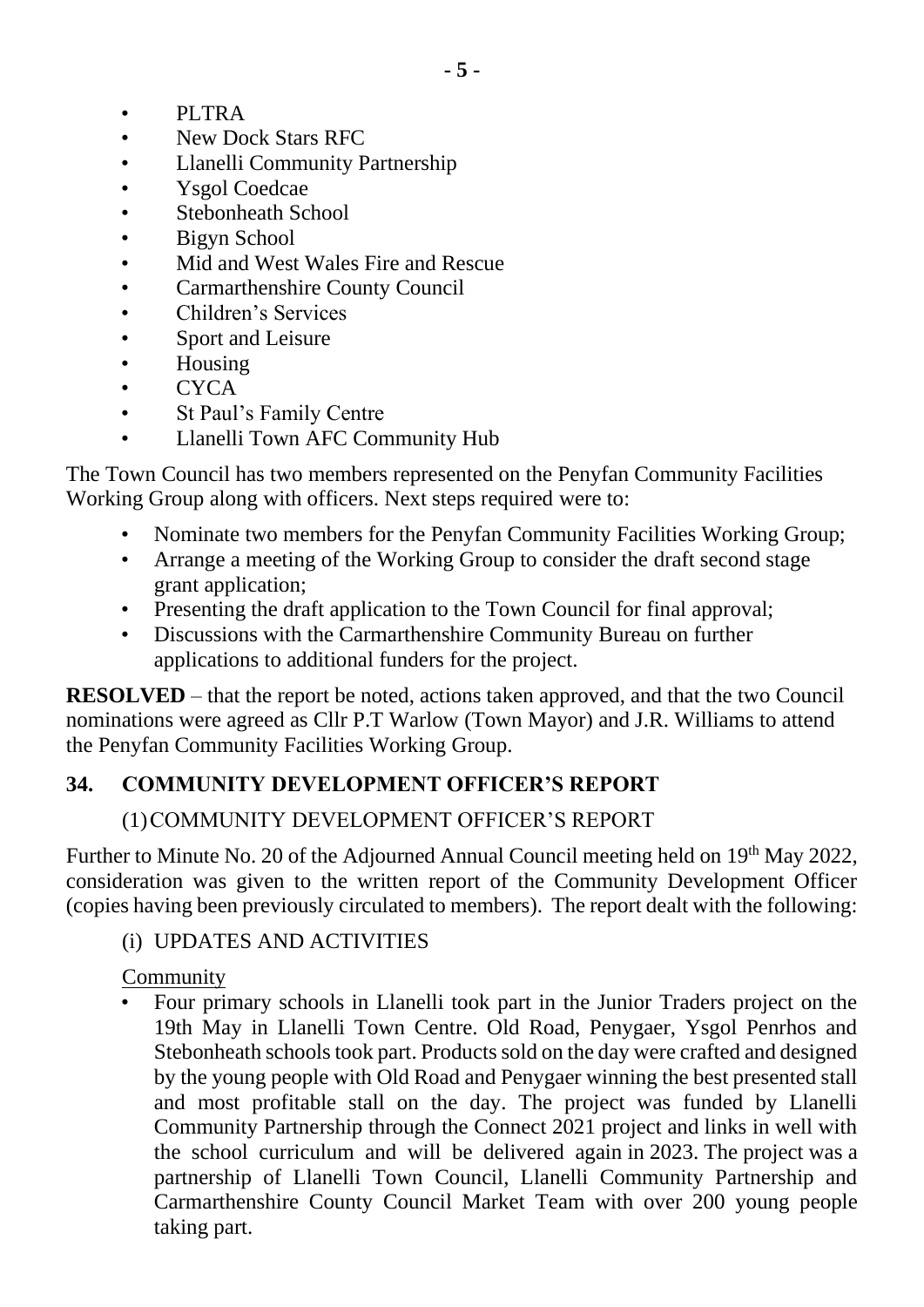- The Alternative Learning Company, Foothold Cymru and the Llanelli Multicultural Network held the International Family Celebration of Food on the 2nd June at the Selwyn Samuel Centre with the Town Mayor Cllr Warlow opening the event. The Town Mayor also welcomed Vice-Consul Patryk Gowin of the Consulate General of the Republic of Poland to Llanelli who also attended the event. The Town Mayor paid tribute to the arrangements made by the organisers for a very successful event showcasing the diversity of Llanelli. 21 Countries such as Poland, China, Ukraine, Chile and Wales were represented with over 700 people attending throughout the day.
- Ukrainian Support Llanelli Town Council continues to work closely with Support for Ukraine working group and Carmarthenshire County Council to support families and individuals fleeing the conflict in Ukraine. Several meetings have been held and drop-in sessions provided to offer a cuppa and support on a Tuesday morning in EJs and will continue. It`s understood that there are over 10 families now in Llanelli with Carmarthen and Ammanford also seeing families settling. The Town Council is supporting volunteers and voluntary sector organisations in supporting those that require support, the situation remains fluid and at times difficult.
- Llanelli Community Partnership Llanelli Community Partnership have held their first face to face Partnership meeting since 2020. The meeting was held at Glenalla Community Centre on 9th May. The meeting gave an opportunity for the Partnership to update the community on activity currently taking place. The Partnership AGM has been confirmed for the 16th June at 6.00pm at Glenalla Community Centre, all are welcome.
- Llanelli District and Twinning Association  $-$  A Llanelli and District Twinning Association meeting was held on the 30th May and was well attended. Old Road and Penrhos school gave a verbal presentation on their engagement with Twinning and the Connect 2021 project, the presentation was well received. The Llanelli and District Twinning Association AGM will be held at the end of June date to be confirmed, all are welcome.
- HM The Queen's Platinum Jubilee Her Majesty the Queen's Platinum Jubilee celebrations took place on the weekend of 2nd - 5th June 2022. The Town Mayor Cllr Warlow and Deputy Mayor Cllr Pearce along with their Consorts attended a number of events over the Bank Holiday celebrating the Platinum Jubilee. Events included the lighting of the Beacon at the Festival Fields arranged by Llanelli Veterans Association and was well attended. The Parc Howard Association Queen's Platinum Jubilee Celebrations saw over 2,500 people attend throughout the day and a Big Jubilee Lunch arranged by The Rose Gardeners at Stradey Park Avenue. Arrangements for each event were supported by Llanelli

Town Council members and officers. The Town Mayor has paid tribute to the wonderful arrangements made by each of the organisers providing a fitting celebration of Her Majesty's Platinum Jubilee in Llanelli.

• People Sing Up - is a new singing group that meets on a weekly basis in Ffwrnes Fach. It gives an opportunity to those taking part to connect through creative song.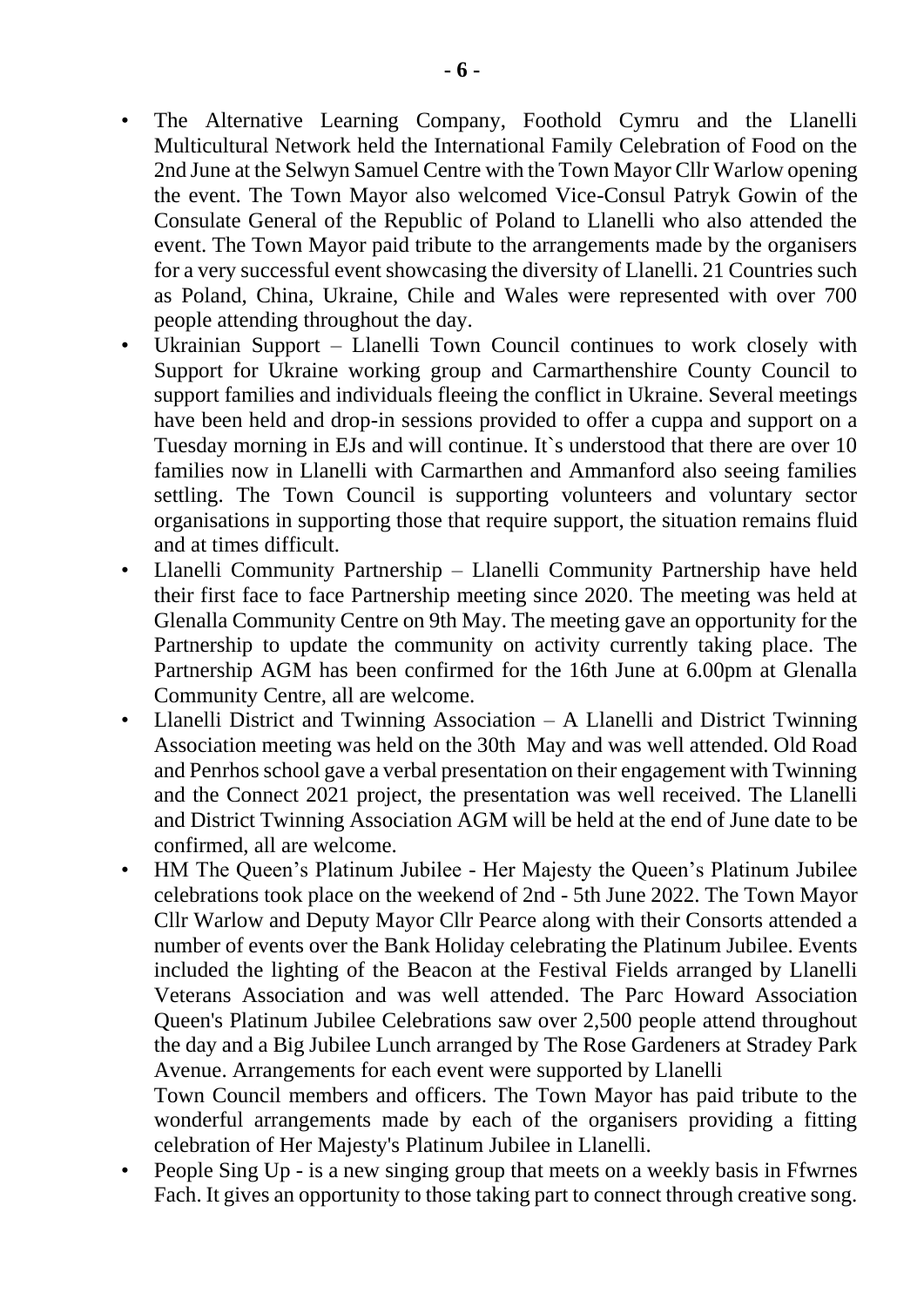• Falklands 40 and the 80s Festival – 2022 is 40 years since the Falklands war. Falklands 40 sees a year of commemorations across the UK. This years Armed Forces Day will see a Falklands bench unveiling taking place at Llanelli Town Hall at 10.00am on the 25th June. The memorial bench has been donated to Llanelli by Paul Summers (a Falklands veteran) and veterans from the Welsh Guards and RBL to commemorate those who lost their lives from Llanelli during the Falklands war. The unveiling will be followed by a march through Llanelli Town Centre and a Drumhead Service to celebrate Armed Forces Day. The 80`s Festival will follow in the Town Centre from 2.00pm. The Town Council has been instrumental in organising and supporting the Llanelli Veterans and the BID in organising these events.

#### Youth Projects

- Go Girls project, Coedcae School The project continues to be delivered by People Speak Up and works to encourage independence, self-confidence and provides emotional support to girls from Coedcae school. The project is supported by Llanelli Town Council, Carmarthenshire Youth Service and Coedcae School.
- Young People Speak Up is a non-judgmental free creative space for young people working from Ffwrnes Fach. They gain well-being tools, take part in work experience, improve their personal development and find their voice. The group works well and continues to be supported by the Town Council.
- Falkland 40 schools project June 2022 sees the Falklands 40 national programme in Wales. The schools-based project will look to support military children and others based in Llanelli primary schools. The project partners with Connect 2021, Links Veterans project and the Schools Liaison Support scheme with Carmarthenshire County Council. The project will work with 3 schools, Old Road, Stebonheath and Penygaer to look at the Falklands conflict and the current Ukraine conflict. The school's activity will take place on June 15<sup>th</sup>.

## **RESOLVED** – that the information be noted

This meets goals 1, 2, 3, 4, 5, 6 and 7 of The Wellbeing of Future Generation Act 2015.

## (ii) COMMUNICATION

For the latest information for Llanelli and community updates in Carmarthenshire the following web addresses can still be accessed please see below:

http://newsroom.carmarthenshire.gov.wales http://connectcarmarthenshire.org.uk http://www.cavs.org.uk www.dewis.wales

Direct referrals can be made to Delta Wellbeing or Carmarthenshire County Council Contact Centre on 01267 234567 or Delta Wellbeing the contact number 03003332222.

**RESOLVED** – that the information be noted

This meets goals 1, 2, 3, 4, 5 and 6 of The Wellbeing of Future Generation Act 2015.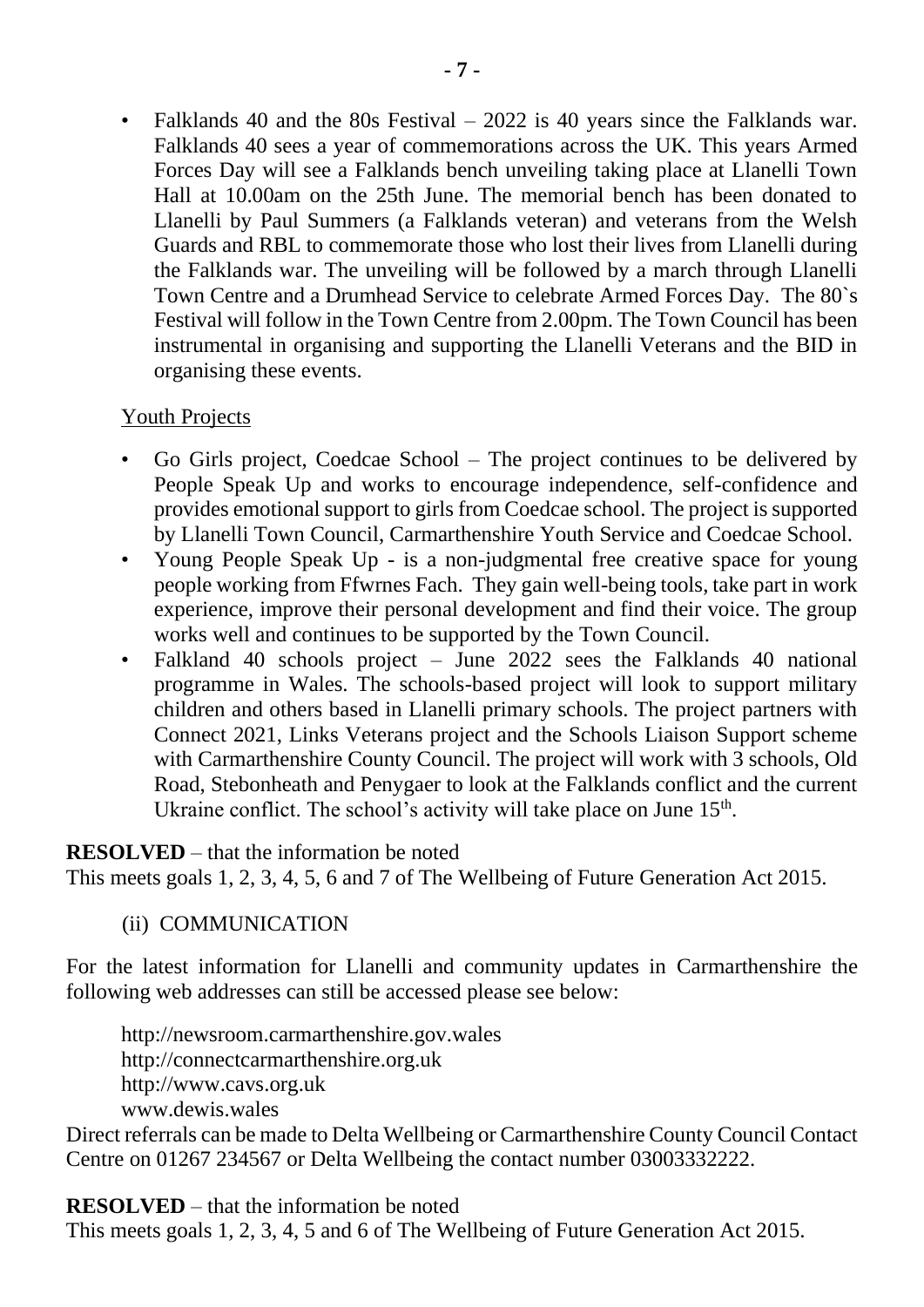#### (iii) DATES FOR DIARIES, COMMUNITY ACTIVITY EXAMPLES FOR JUNE 2022

Community activity continues online with face-to-face provision.

- Men in Conversation 10.0am to 3.00pm, contact the Community Development Officer for detail on how to book.
- People Sing Up every Thursday 11.15am from the at the Ffwrnes Fach
- Story Care and Share gathering and connectivity project,  $11.00$ am every Wednesday at the Ffwrnes Fach.
- Homeless provision being provided in Llanelli (however may be subject to change):
	- Ty Gwyn continue to support on a Saturday evening  $5.30 \text{pm} 7.00 \text{pm}$ .
	- Greenfield Baptist Church on a Wednesday.
	- Sosban Soup Station are supporting on a Sunday night at Paddock Street Community Centre 5.30pm – 7.00pm.
- Multicultural Network / Support for Ukraine, every Tuesday from 10.30am-12.30pm at EJs Cafe Vauxhall Llanelli.
- Repair Café 12-14 John Street 10.00am-1.00pm every 3rd Saturday of the month.
- Llanelli Community Partnership AGM is being held on the 16th June at 6.00pm in Glenalla Community Centre.
- SCAG meeting being held on the June at 2.00pm in St Barnabas Community Centre.
- Armed Forces Day / Falklands Bench unveiling Town Hall from 10.00am on the 25th June
- 80`s Festival on the 25th June Llanelli Town Centre from 2.00pm

#### (2) COMMUNITY ACTIVITY AND DEVELOPMENT WORK PROGRAMME 2021-22 – ANNUAL REVIEW

Further to Minute No.  $51(2)$  of the Council meeting held on  $1<sup>st</sup>$  December 2021 consideration was given to the Annual Review of the Council's Community Activity and Development Work Programme for 2021/22 (copies having been previously circulated to members).

**RESOLVED** – that the Annual Review be noted and approved.

(3) COMMUNITY ACTIVITY AND DEVELOPMENT WORK PROGRAMME FOR 2022-23

Consideration was given to the Council's Community Activity and Development Work Programme for 2021/22 (copies having been previously circulated to members).

**RESOLVED** – that the Work Programme for 2022/23 be noted and approved.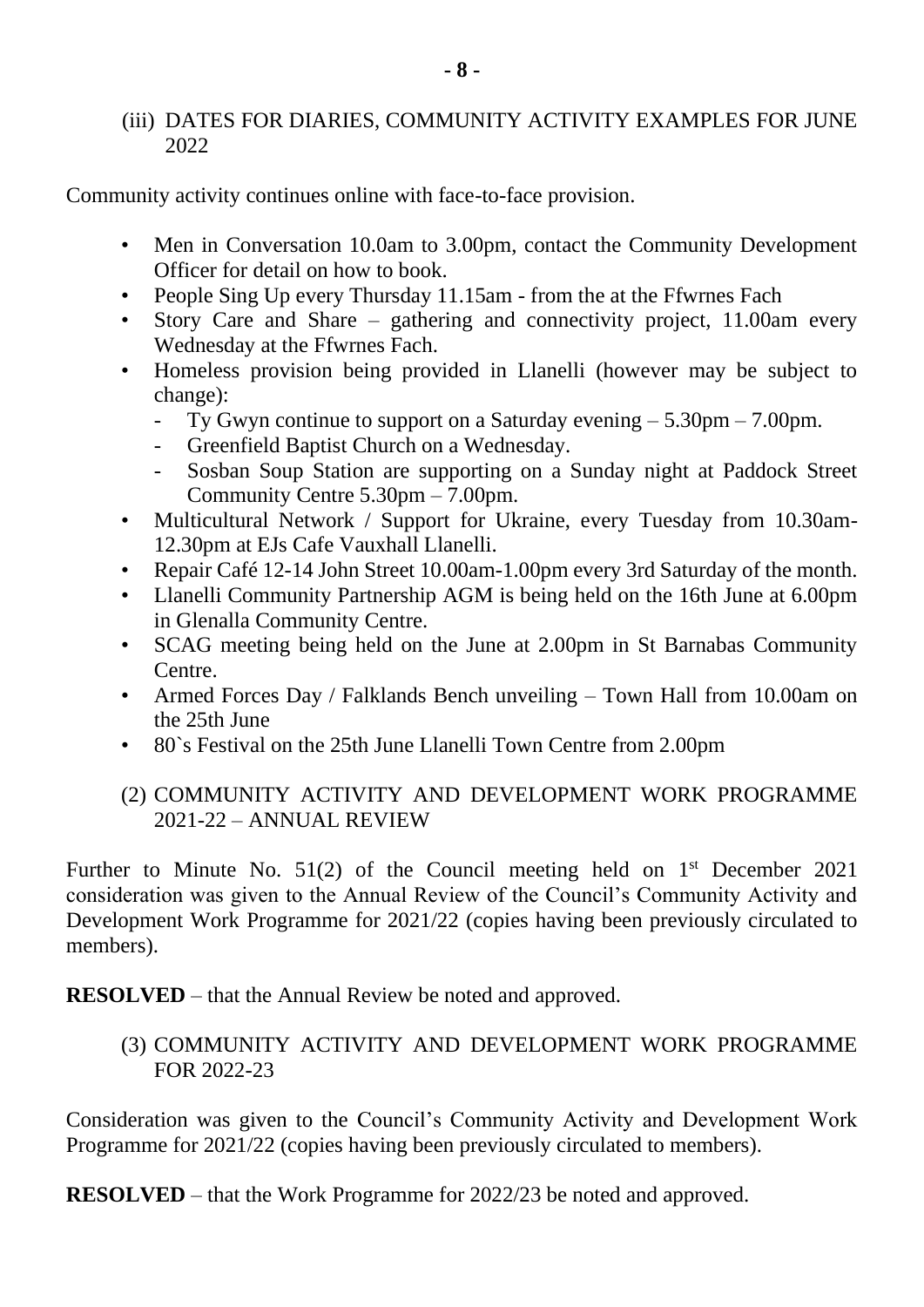## **35. INTERNAL AUDIT REPORT**

Further to Minute No. 73 of the Council meeting held on 7<sup>th</sup> March 2022, consideration was given to the Internal Audit (Final) Report 2021-22 prepared by Auditing Solutions Ltd. (copies having been previously circulated to members).

**RESOLVED** – that the information be noted and approved.

## **36. AUDIT OF ACCOUNTS**

#### (1) FINANCIAL STATEMENTS 2021/2022

Minute No. 21(1) of the Town Council meeting of  $21<sup>st</sup>$  June 2021, members considered the Financial Statements which had been prepared for the 2021/2022 financial year (copies having been previously circulated to members).

**RESOLVED** – that the Financial Statements for 2021/2022 be accepted and approved.

(2) ANNUAL REPORT 2021/2022

Further to Minute No. 21(2) of the Town Council meeting of  $21<sup>st</sup>$  June 2021, consideration was given to the draft Annual Report prepared for the year ending 31<sup>st</sup> March 2021 (copies having been previously circulated to members).

**RESOLVED** – that the draft Annual Report be accepted and approved.

## **37. ANNUAL RETURN FOR YEAR ENDING 31ST MARCH 2022**

## (1) ACCOUNTING STATEMENTS

Further to Minute No. 22(1) of the Town Council meeting of  $21<sup>st</sup>$  June 2021, consideration was given to the Accounting Statements as contained within the Annual Return for 2021/22.

**RESOLVED** – that the Accounting Statements for the year ending  $31<sup>st</sup>$  March 2022 be approved.

#### (2)ANNUAL GOVERNANCE STATEMENT FOR 2021/2022

Further to Minute No. 22(2) of the Town Council meeting of  $21<sup>st</sup>$  June 2021, members considered the Annual Governance Statement as contained within the Annual Return for 2021/22 whereupon, it was

**RESOLVED** – that the Annual Governance Statements be agreed and approved.